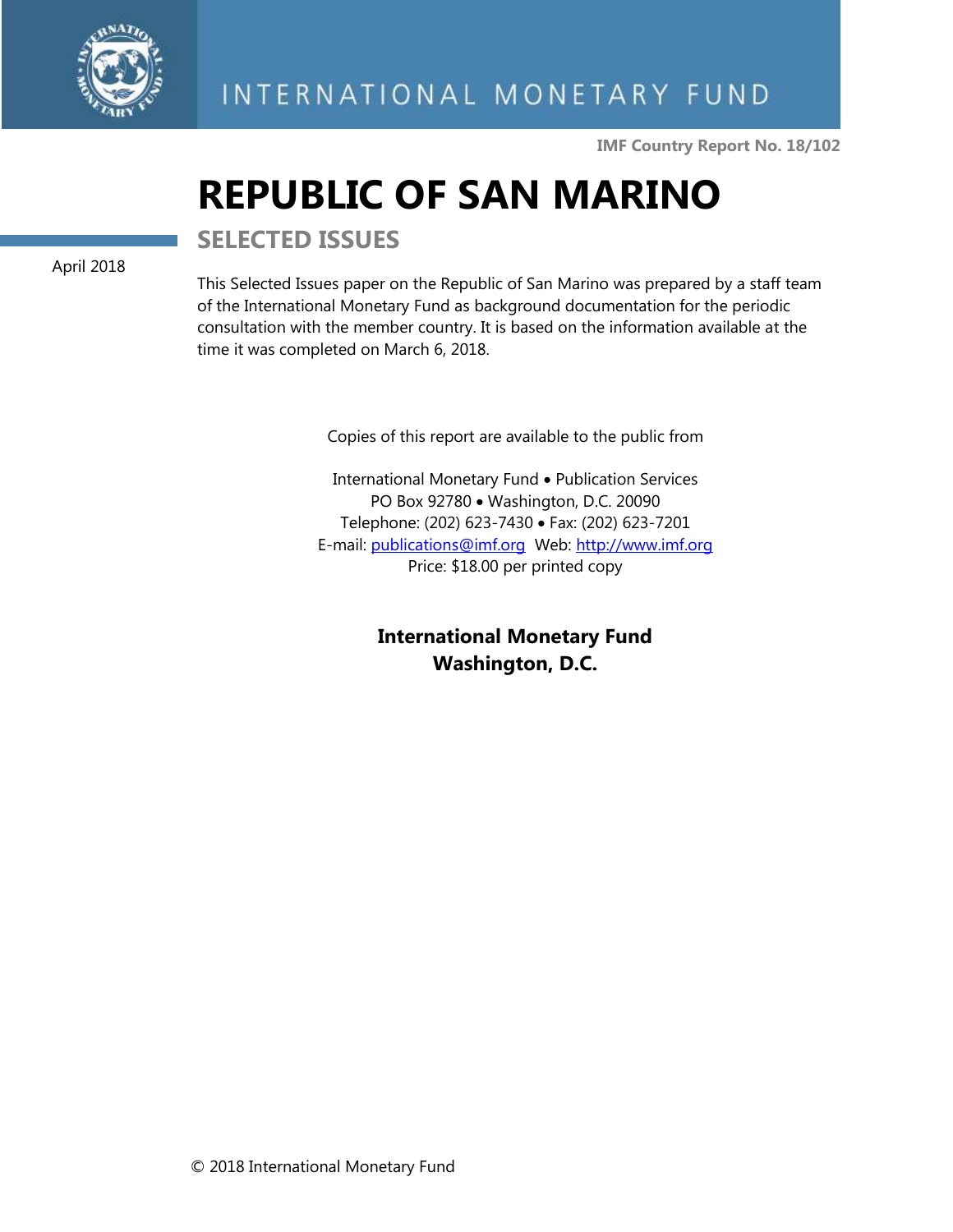

INTERNATIONAL MONETARY FUND

# **REPUBLIC OF SAN MARINO**

**SELECTED ISSUES** 

March 6, 2018

| Approved By                | Prepared by Niels-Jakob Hansen and Jingzhou Meng |
|----------------------------|--------------------------------------------------|
| <b>European Department</b> |                                                  |

## **CONTENTS**

|                                                                                  | $\mathbf{2}$    |  |
|----------------------------------------------------------------------------------|-----------------|--|
|                                                                                  |                 |  |
|                                                                                  |                 |  |
|                                                                                  |                 |  |
|                                                                                  |                 |  |
|                                                                                  |                 |  |
|                                                                                  | 10 <sup>°</sup> |  |
| <b>FIGURES</b>                                                                   |                 |  |
|                                                                                  |                 |  |
|                                                                                  |                 |  |
| <b>TABLE</b>                                                                     |                 |  |
| 1. Estimated Fiscal Cost of Banking Sector Repair ______________________________ | 6               |  |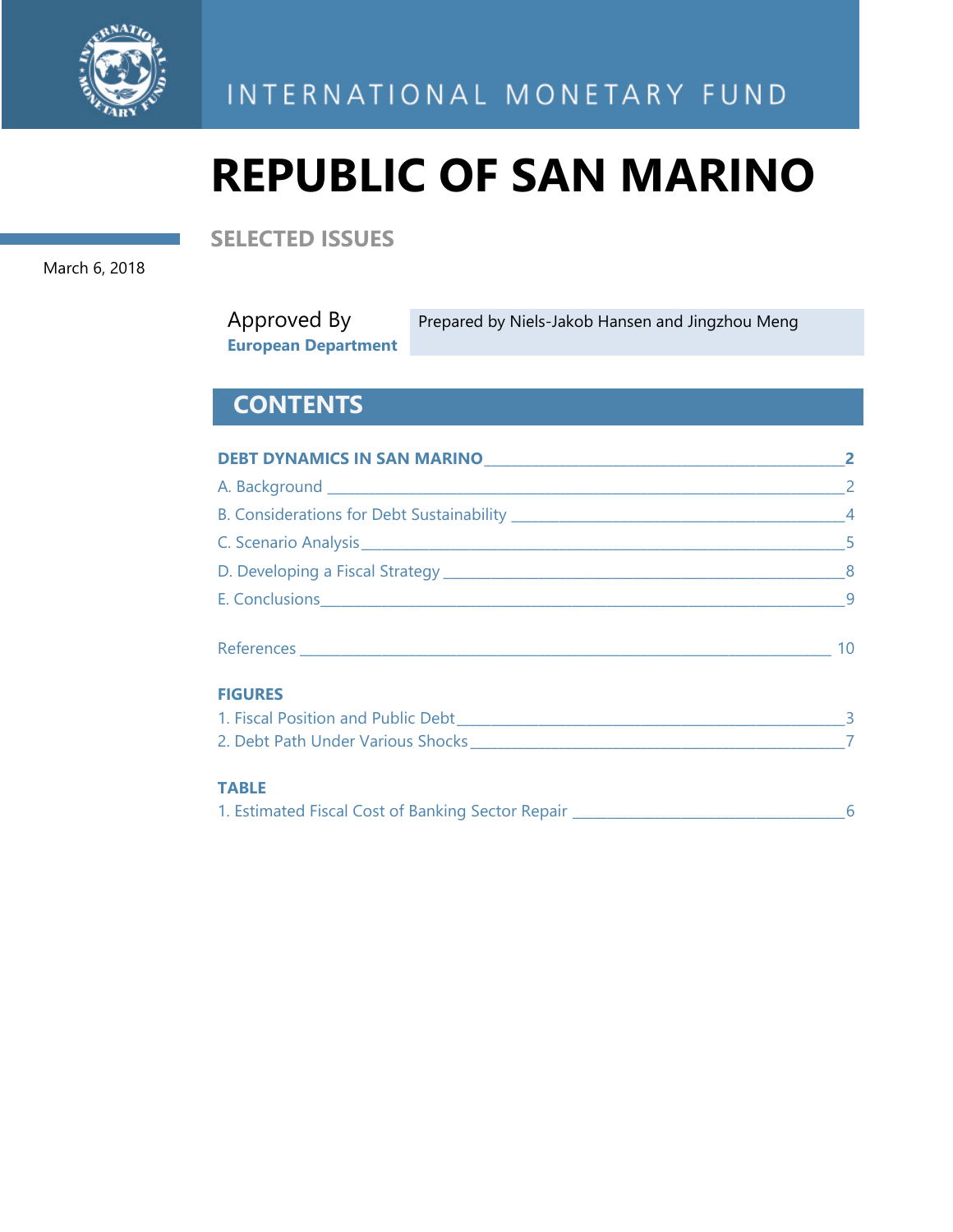## **DEBT DYNAMICS IN SAN MARINO**

*San Marino's history of prudent fiscal management manifested in relatively low public debt of 23 percent of GDP in 2016. Going forward, however, public debt is bound to rise, possibly substantially, due to financial sector interventions. Using IMF's debt sustainable analysis (DSA) tool, this paper presents scenarios to assess debt dynamics and discusses key considerations in developing a mediumterm fiscal strategy and adjustments.* 

### **A. Background**

**1. San Marino has a track record of prudent fiscal management.** Before 2008–09, the

country ran fiscal surpluses ranging from 1 to 3 percent of GDP. These surpluses were appropriately

used to build buffers in the form of government deposits and a low gross debt level (around 15 percent of GDP). At the onset of the global financial crisis, these buffers were drawn on to support the economy and the financial system, and a budget deficit emerged with a moderate increase in public debt to around 20 percent of GDP (text chart). Despite weak growth, San Marino's fiscal consolidation has been faster than in euro area economies, and the deficit has been contained in recent years.



#### **2. San Marino's public spending and revenue relative to its GDP were smaller than those**

**of euro area countries** (Figure 1). In 2016, both revenue and expenditure were at around 20 percent of GDP, almost half of the euro area average, with wages accounting for a relatively high share of expenditures (text chart). San Marino's 2016 budget deficit was also low at 0.3 percent of GDP, much lower than the euro area average (Figure 1). However, in recent years other European microstates have tended to run larger budget surpluses (text chart).



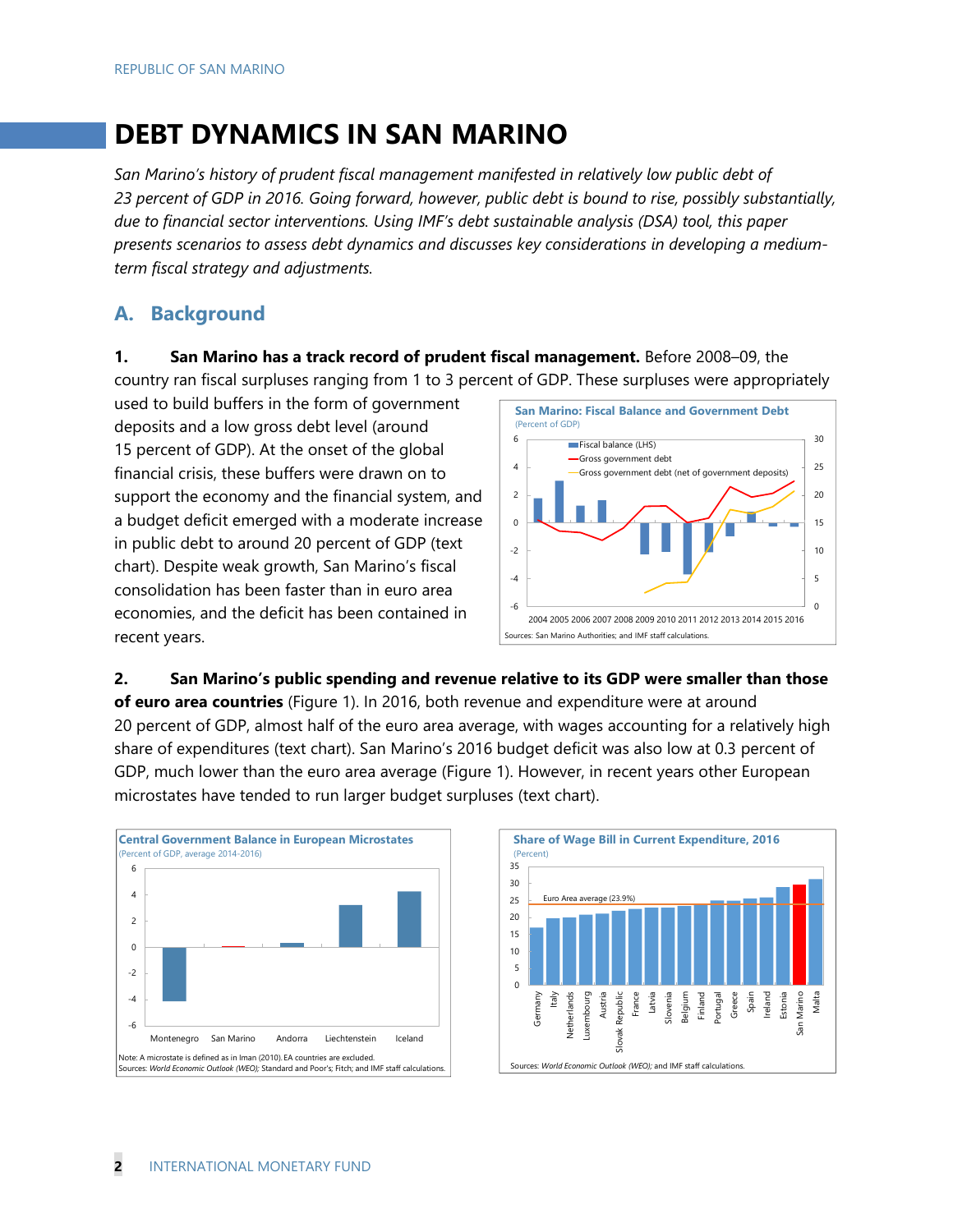

*Low revenues and expenditure led to a small government deficit… …and lower need to borrow than euro area countries.* 



*Public debt to GDP was lower than the level observed for euro area countries in 2016… ...which explains the low interest payments.* 



**Government Debt and Deficit: San Marino and Euro Area, 2016** 

 *…the same holds for the total government expenditure, reflecting low revenues.* 

#### **Government Expenditure, 2016**



#### **Government Gross Debt, 2016**



**Interest Payments, 2016**

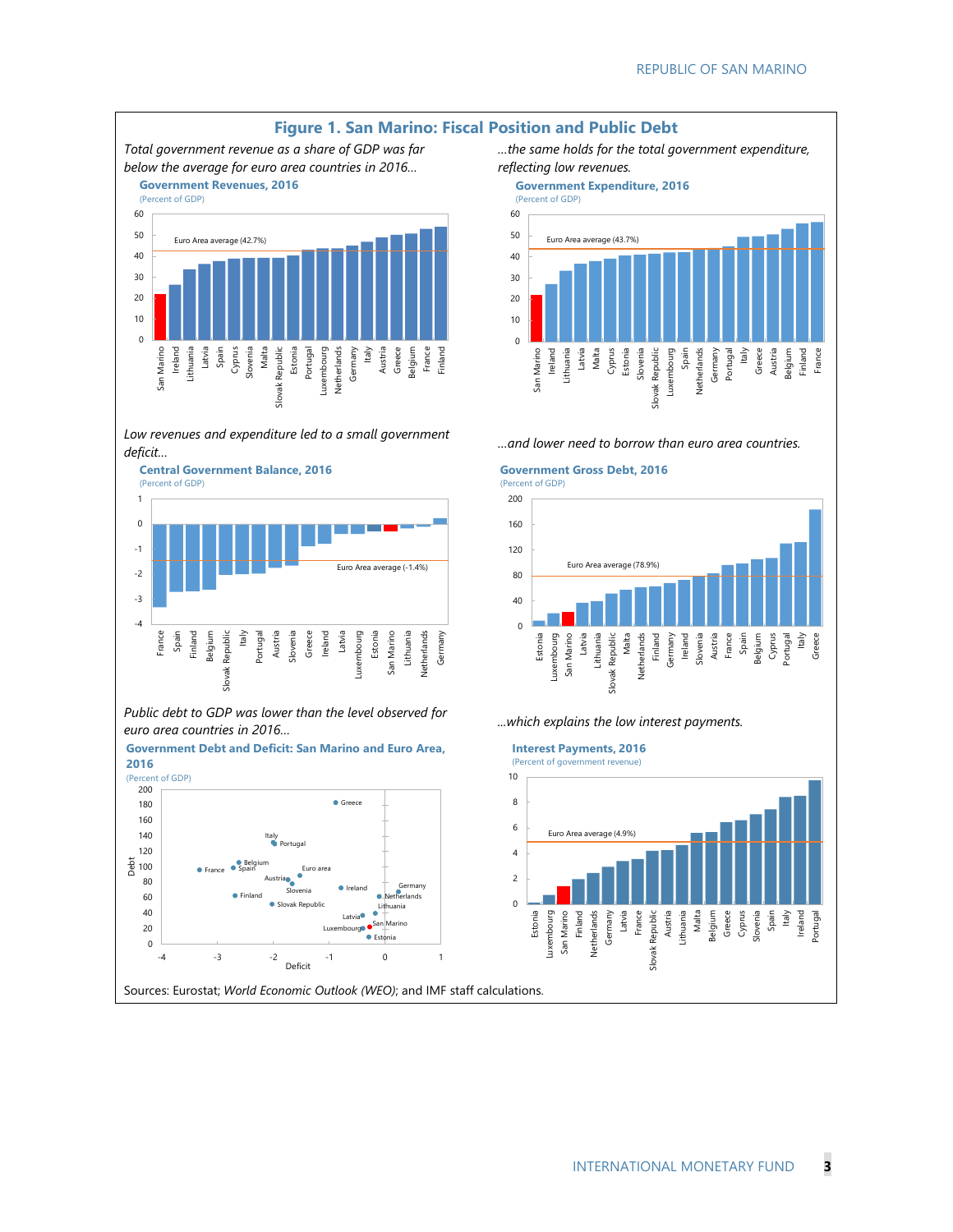**3. Public debt and interest payments have remained comparably low up to 2016.** A history of low deficits has manifested in less need for borrowing and San Marino's public debt stood at 23 percent of GDP in 2016. This was relatively low when compared to the euro area average of 79 percent (Figure 1), $<sup>1</sup>$  and</sup> other European microstates (Text Figure). Low public debt in San Marino was reflected in low interest payments, which were around 0.3 percent of GDP in 2016, and accounted for 1.4 percent of government revenue (Figure 1). This was only around one third of the average observed across euro area countries.



**4. The public debt stock is mainly financed by long-term loans.** In 2016, around 75 percent of the debt stock was financed through longer term loans. Net account payables made up close to 20 percent of the debt stock, and the remaining 5 percent were accounted for by short-term loans. The debt was predominantly issued to domestic investors.

#### **5. Going forward public debt is bound to rise due to bank recapitalization.**

The government has committed to amortize the 2016 loss (36 percent of GDP) made by the stateowned bank Cassa di Risparmio della Repubblica di San Marino (CRSM) over the next 25 years. This recapitalization need may be revised following the ongoing Asset Quality Review (AQR) update. Nevertheless, given current information, the debt-to-GDP ratio is set to rise above 50 percent of GDP, which is an unprecedented level for San Marino.

#### **6. Rising public debt increases the need to develop debt management capacity.**

The government has already included adjustment measures in the 2018 budget to contain the increase in the debt-to-GDP ratio. Going forward, it will be important to develop capacity to conduct debt sustainability assessment in-house. This will aid the formulation of a medium-term fiscal framework including setting a target for the debt-to-GDP ratio and calibrating necessary adjustments to reach such a target.

#### **B. Considerations for Debt Sustainability**

**7. Conducting a debt sustainability analysis is important to ensure that fiscal policy is available when needed.** A high level of debt could constrain the ability of the government to support growth and provide a social safety net when negative shocks hit the economy. Excessive debt may ultimately require corrective measures, including cuts in important spending items.



 $1$  The average was 66 percent when excluding the three countries with the highest debt (Greece, Italy, and Portugal).

-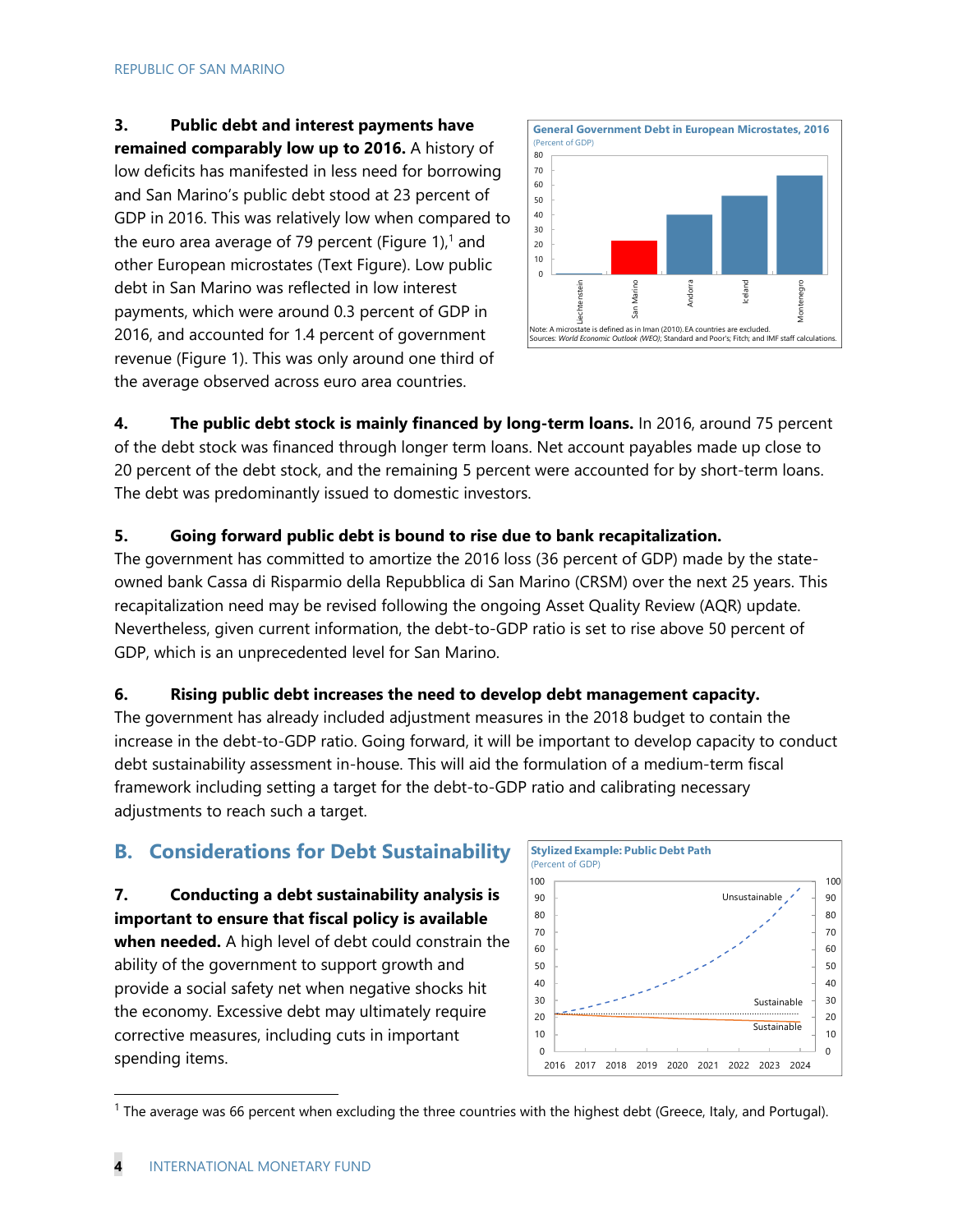**8. In general, a country's public debt path can remain sustainable under a temporary increase if coupled with a credible adjustment plan to reach an appropriate target.** A path with a temporary increase in the debt stock can be sustainable if subsequent adjustments are expected to stabilize the ratio at an appropriate target. This adjustment needs to be feasible without relying on an overly ambitious path for revenue and spending.

**9. Formulation of an appropriate debt target is a function of several variables and requires an element of judgement.** In general, a country can stabilize its debt at a higher level if growth is higher or financing costs are lower. More concretely, for a given primary balance, a country can attain an unchanged debt to GDP level at a higher level if the economy is growing at a higher rate, or the effective interest rate on its debt stock is lower.<sup>2</sup> At the same time, a more developed access to global capital markets can lower the risk of "sudden stops" in the country's access to financing. Moreover, a diversified economy provides a hedge against large sudden drops in the debt servicing ability of the government. For Advanced Market Economies (AEs) countries with market access, the IMF applies a threshold of 85 percent of GDP, above which the risk of debt distress is considered elevated (IMF, 2013). For Emerging Markets Economies (EMs) the threshold is 70 percent of GDP. However, using these thresholds may not be appropriate for San Marino given its untested market access.<sup>3</sup> To assess a debt target for San Marino, Section D below will take account of the interest rate burden and the size of fiscal adjustments associated with various debt levels.

### **C. Scenario Analysis**

-

**10. Staff has analyzed several scenarios for the public debt of San Marino.** Baseline assumptions are as follows: Nominal (real) growth is projected to be 2.9 (1.3) percent in 2018, and settle at 2.7 (1.3) percent in the medium term. The overall fiscal balance is assumed to be -0.3 percent of GDP in 2018 before reaching 0.6 percent in 2020. The average interest rate is projected to be around 2 percent.<sup>4</sup> The baseline scenario also assumes measures envisaged in the 2018 budget, including extraordinary taxes and some current spending cuts.

**11. The 2016 loss of CRSM is included in government debt in the baseline scenario.** CRSM booked only a €54 million loss in 2016 out of the full €536 million loss, taking advantage of Decree-Law 101, which allows banks to spread losses over up to 30 years. The government initially announced that the full loss will be amortized using public money over 25 years. Even though specific modalities are yet to be defined and there is uncertainty about the eventual loss amount depending on the ongoing AQR results, the baseline scenario (Scenario 1) treats the CRSM's full loss as a newly incurred liability for the central government in 2017 for analytical purposes. Specifically, given that €41 million out of €54 million has been addressed through a conversion of hybrid bonds

 $2$  To see this notice that the primary balance (pb) needed to stabilize a given debt to GDP ratio (b) can be written as  $pb \approx (r-q)^*b$ .

 $3$  In the past, the government of San Marino has issued government bonds for a total of EUR 135 million at three occasions in 2013 and 2016. But these were domestic bonds, primarily bought by domestic banks.

<sup>&</sup>lt;sup>4</sup> This assumes continued availability and reliance on domestic funding.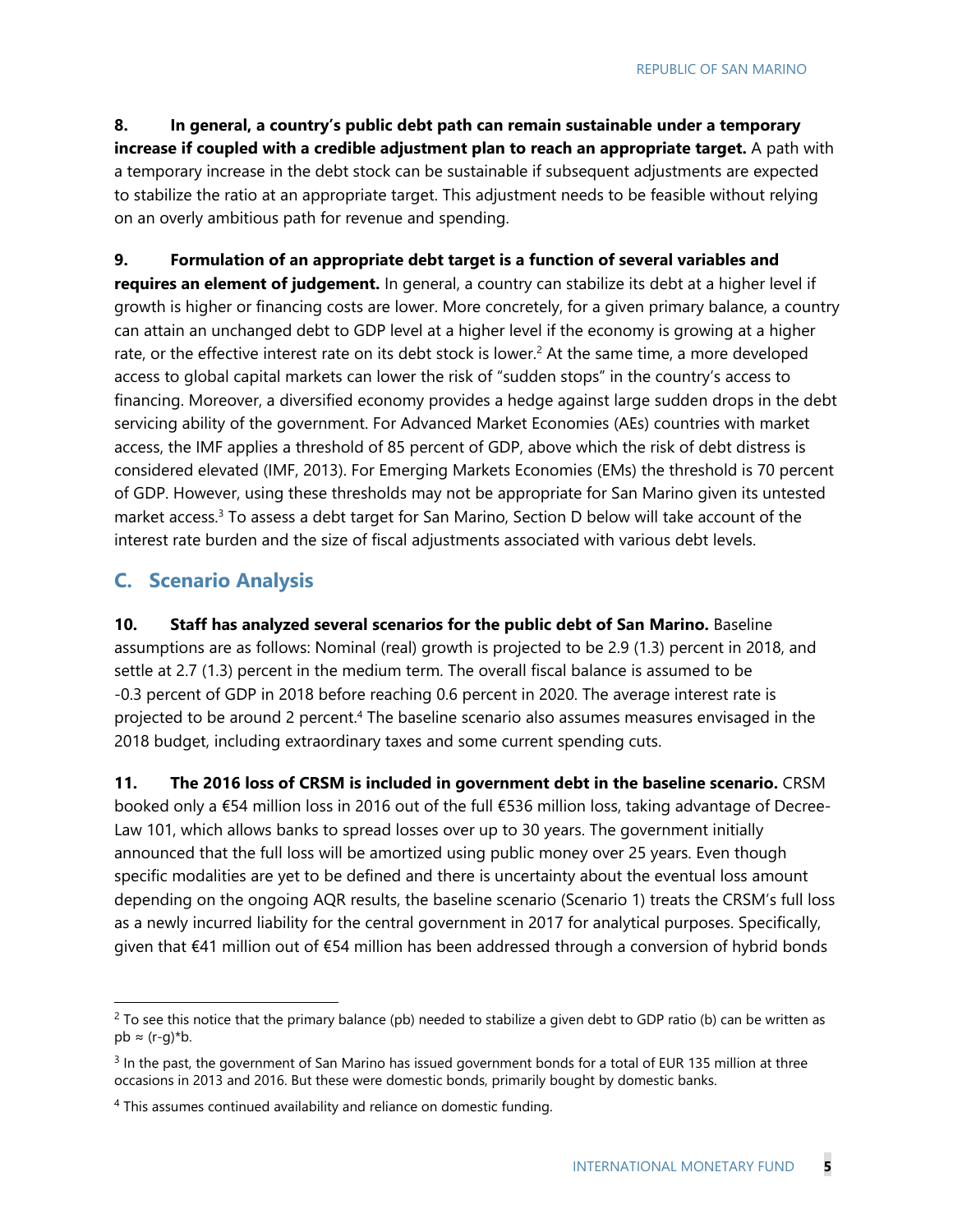into equity, the remaining amount of roughly €490 million (30 percent of GDP) is added as a new public debt in 2017 in the following analysis (Table 1).<sup>5</sup>

**12. Contingent liabilities stemming from conversion of tax credits into government bonds are also considered.** Decree-Law 93, approved last summer, allows a possible conversion of tax credits to government bonds.<sup>6</sup> The value of these tax credits is estimated at around 20 percent of GDP. The modalities of the conversion are still not worked out, but the access to upfront liquidity and potential interest rate payments could provide financial incentives for banks to trigger the conversion.

|                                           |                    | Table 1. San Marino: Estimated Fiscal Cost of Banking Sector Repair 1/ |                                                                                                                                                                                                             |
|-------------------------------------------|--------------------|------------------------------------------------------------------------|-------------------------------------------------------------------------------------------------------------------------------------------------------------------------------------------------------------|
|                                           | $\epsilon$ million | Percent of GDP                                                         | Notes:                                                                                                                                                                                                      |
| CRSM capital injection                    | 13                 |                                                                        | €13 million out of the EUR54 CRSM<br>recapitalization need in 2017 is<br>planned to be met by capital<br>injection by the government.                                                                       |
| CRSM legacy loss                          | 480                | 30                                                                     | €480 (=534-54) is initially<br>announced to be amortized over<br>25 years by the government.<br>However, modalities are yet to be<br>finalized. Scenario 1 and 2 below<br>treat this as part of public debt |
| Subtotal                                  | 493                | 31                                                                     |                                                                                                                                                                                                             |
| Contingent liability (estimate) from Bank |                    |                                                                        | Estimated amount of potential                                                                                                                                                                               |
| Decree-Law 93                             |                    |                                                                        | conversion of tax credits into                                                                                                                                                                              |
|                                           | 300                | 20                                                                     | government bonds. This could be                                                                                                                                                                             |
|                                           |                    |                                                                        | triggered by any banks which have                                                                                                                                                                           |
|                                           |                    |                                                                        | accumulated tax credits in the past.                                                                                                                                                                        |
| <b>Total</b>                              | 793                | 51                                                                     |                                                                                                                                                                                                             |

Source: IMF Staff Calculations

-

**13. In a baseline scenario where the government assumes the 2016 loss of CRSM (scenario 1), the public debt increases to 57 percent of GDP in 2017.** This raises the debt path with some 30 percent of GDP vis-à-vis Scenario 0 in which the government is not assumed to cover the loss. The debt ratio gradually comes down to 52 percent of GDP by the end of the projection period.



#### **14. In a scenario where the contingent liabilities materialize, the debt ratio increases further to**

**70 percent of GDP.** In Scenario 2, the contingent liabilities stemming from conversion of tax credits are realized gradually during 2018–20. This pushes up the path for the debt ratio by some 20 percent of GDP and remains at about the same level by the end of the projection period.

<sup>5 €8.5</sup> million out of €13 million (54–41) was covered by capital injection in December 2017, with the balance to be injected in the first quarter of 2018.

<sup>&</sup>lt;sup>6</sup> The increase in gross debt caused by the conversion may to some extent be offset by an increase in future tax revenue, since a conversion means the banks will not be able to make tax deductions.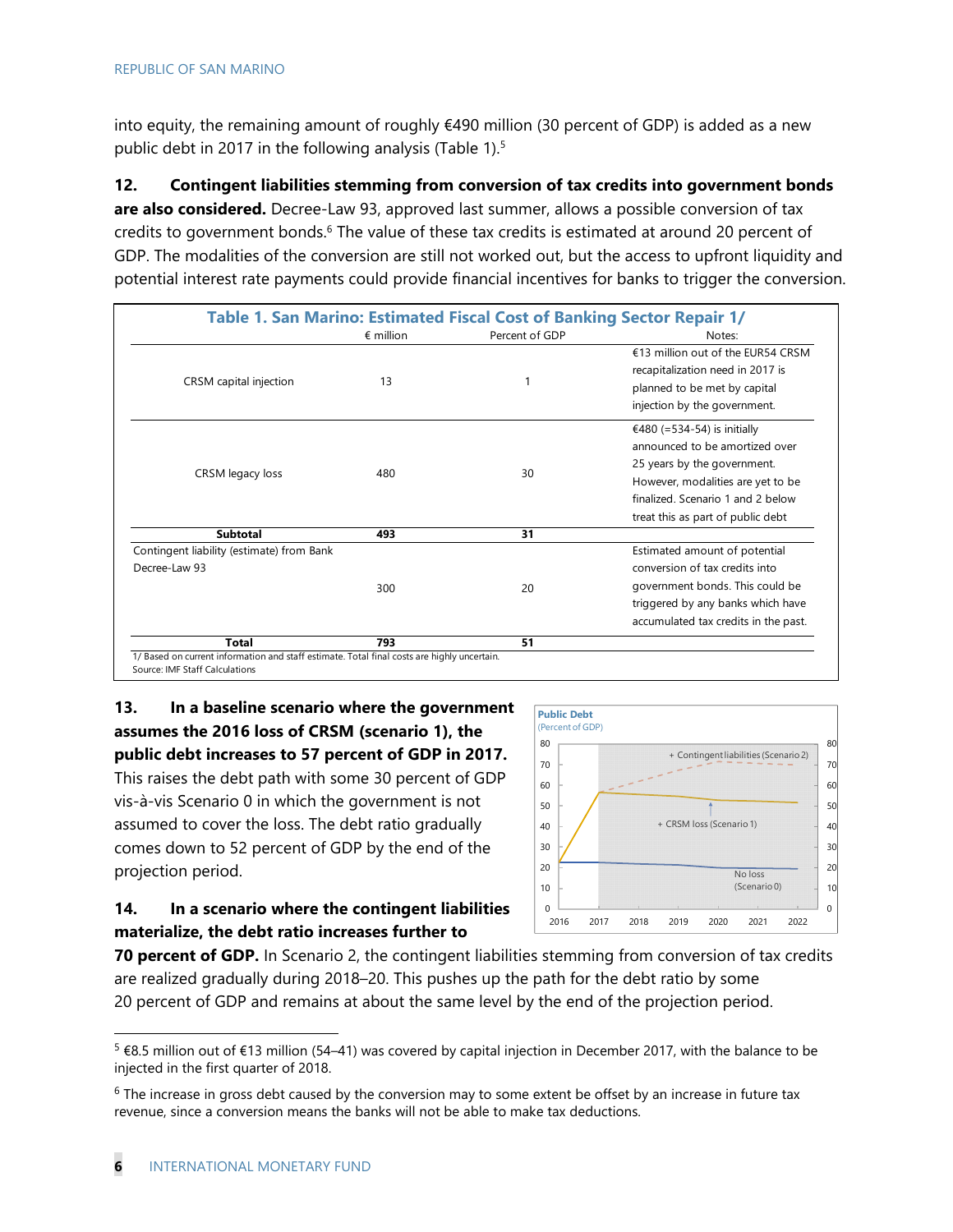**15.** Additional shocks could push the debt ratio as high as 90 percent of GDP. To assess the robustness of the debt path under Scenario 1, the impact of other shocks is analyzed (Figure 2). First, a shock to growth of one standard deviation (5 percentage points) for two years could raise the debt ratio to 65 percent of GDP. Second, an increase in funding costs of 300 basis points<sup>7</sup> during the projection period would increase the debt ratio to 55 percent and put the ratio on an upward sloping trajectory.<sup>8</sup> Third, a combined shock to contingent liabilities, growth, and funding costs could increase the debt ratio to a level as high as 90 percent of GDP.

**16. The projection of debt is subject to substantial uncertainty given lack of clarity about bank capital shortfalls and modalities for recapitalization.** To the extent that more public money is required to recapitalize the banking system, the debt ratio could increase further. On the other hand, positive revisions of asset values in CRSM could also improve the outlook.



 $<sup>7</sup>$  An increase in funding costs could happen if the government needs to seek external funding, which is likely to</sup> come at a higher interest rate than domestic funding.

 $8$  A key parameter in this scenario is the maturity of the debt taken to cover the CRSM loss. The shorter maturity assumed, the faster will be the spill-over of higher interest rates. In this shock scenario, an immediate spill-over is assumed. If no spill-over is assumed the debt-to-GDP ratio will only increase by around 0.5 percent of GDP.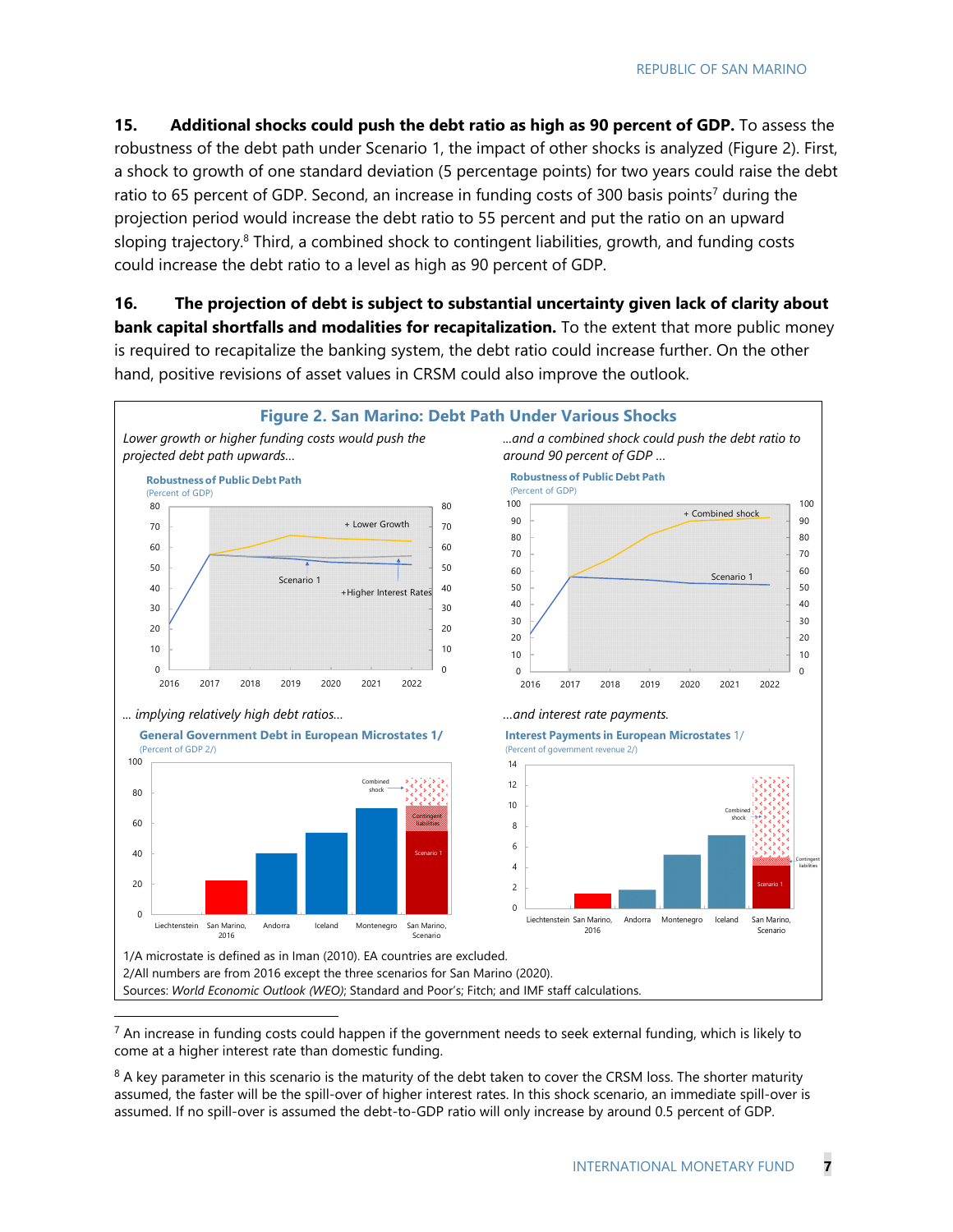#### **D. Developing a Fiscal Strategy**

**17. What could be the medium-term fiscal strategy for San Marino faced with rising public debt?** Specific fiscal adjustments and medium-term fiscal anchor are difficult to define at this point given high uncertainty about the final fiscal costs associated with banking sector repair. However, there are key considerations to be made in developing a fiscal strategy, including sustainable level of debt, interest payments, and fiscal buffers.

**18. Debt ratios of 55–90 percent of GDP are unprecedentedly high for San Marino.** Such levels would be well above the debt ratios observed in other European microstates, and should the debt ratio reach higher than 85 percent of GDP, it would be above the threshold for which the risk of debt distress is deemed to be elevated for AEs (IMF, 2013). In addition, a debt ratio in the interval of 55–90 would imply interest payments of 4–13 percent of revenue by 2020. This would be substantial, both in a historical context and compared with other European microstates. These considerations, together with San Marino's limited market access argue that keeping the debt ratio well below the 85 percent threshold is desirable for San Marino.

**19. Rebuilding government deposits as fiscal buffers should be also considered.** The level of government deposits has been declining over the last years; from around eight months of spending in end-2009 to below one month of spending in end-2017. Albeit only slightly below the standard yardstick for fiscal reserve buffer of one month cover of spending (Wiegand, 2013), the level appears low given San Marino's limited market access and relatively large financial sector. Thus, rebuilding government deposits should be



also a key consideration in designing the necessary fiscal adjustments.

**20. Fiscal adjustments could be formulated to create confidence that debt ratios will decline towards comfortable territory and deposits will be rebuilt.** Specifically, designing a medium-term fiscal strategy could involve determining a target for the debt-to-GDP ratio and an

associated target for government deposits. For illustrative purposes, the text table takes point of departure in Scenario 1 and shows the level of fiscal consolidation needed to reach various debt and deposits levels by 2022. For example, if the targets for the debt-to-GDP ratio and deposit cover are 50 percent and three months of spending, respectively, the government

| <b>Fiscal Adjustment to Meet a Debt and Deposit Level by 2022</b> |   |                             |     |     |  |  |  |
|-------------------------------------------------------------------|---|-----------------------------|-----|-----|--|--|--|
|                                                                   |   | Debt ratio (percent of GDP) |     |     |  |  |  |
|                                                                   |   | 50                          | 40  | 30  |  |  |  |
|                                                                   | 1 | 0.4                         | 2.4 | 4.4 |  |  |  |
| Deposit level<br>(months of spending)                             | 2 | 0.8                         | 2.8 | 4.8 |  |  |  |
|                                                                   | 3 | 1.1                         | 3.1 | 5.1 |  |  |  |
| Source: IMF staff calculations.                                   |   |                             |     |     |  |  |  |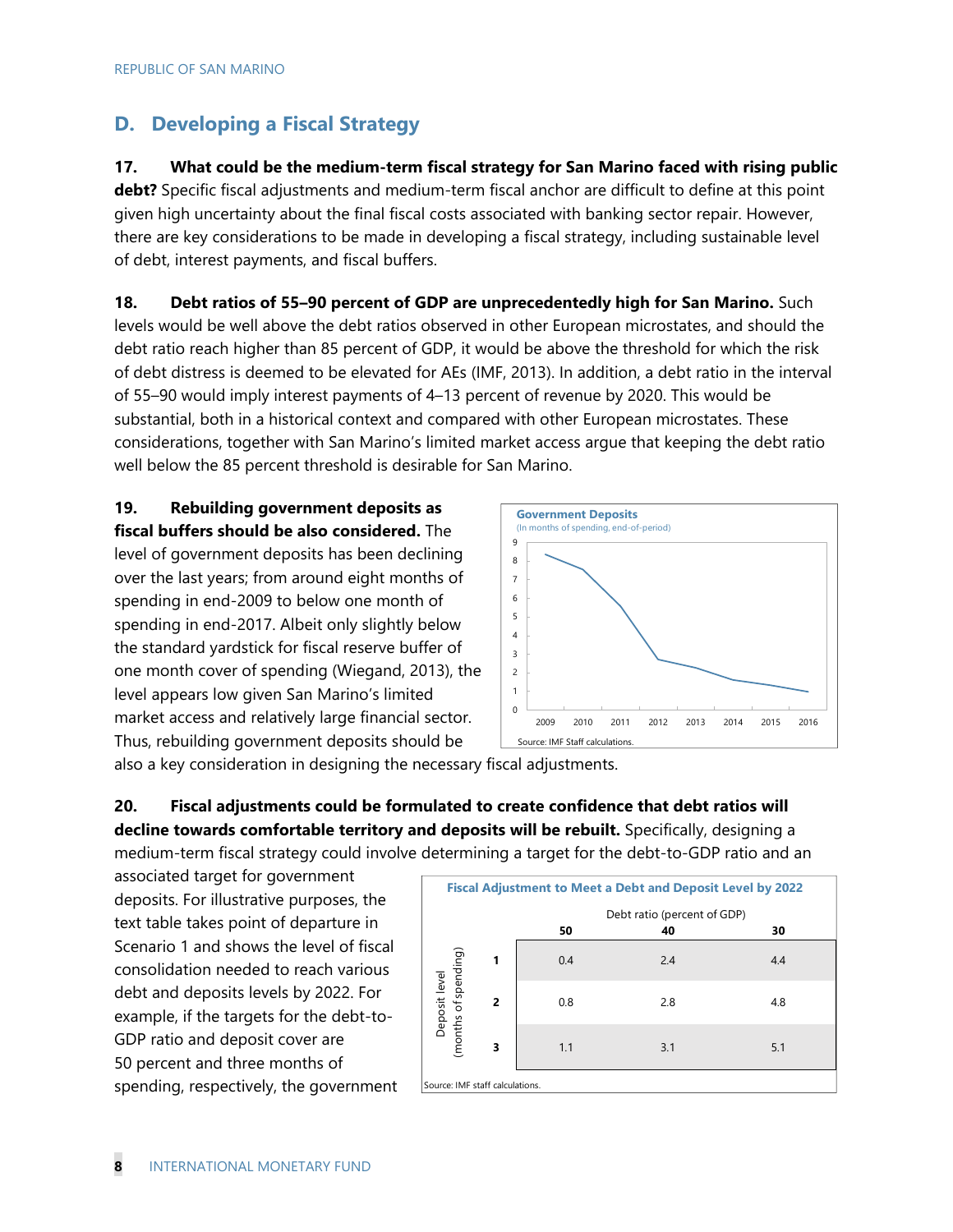would need to consolidate by 1.1 percent of GDP vis-à-vis Scenario 1. Reforms that support growth will also be helpful in reducing debt ratios.

#### **21. Fiscal adjustments needed to attain a given medium-term target are subject to**

**uncertainty.** First, realization of the contingent liabilities could substantially raise the required consolidation to achieve a given debt to GDP level by 2022. Second, the impact of consolidation on growth would also matter, and a higher negative impact would increase the needed adjustment. The analysis above assumed no impact on the path of GDP for simplicity, while a higher negative impact on growth would raise the required consolidation

| <b>Fiscal Adjustment to Meet a Given Debt Target</b> |                                       |     |      |  |  |
|------------------------------------------------------|---------------------------------------|-----|------|--|--|
| Target debt ratio by 2022,                           |                                       |     |      |  |  |
|                                                      | (percent of GDP)                      |     |      |  |  |
|                                                      | 50                                    | 40  | 30   |  |  |
|                                                      | No Shocks                             |     |      |  |  |
| Scenario 1                                           | 0.4                                   | 2.4 | 4.4  |  |  |
| + contingent liabilities                             | 4.1                                   | 6.1 | 8.1  |  |  |
|                                                      | One standard deviation lower growth   |     |      |  |  |
| Scenario 1                                           | 2.7                                   | 4.6 | 6.6  |  |  |
| + contingent liabilities                             | 6.7                                   | 8.6 | 10.6 |  |  |
|                                                      | 300 basis points higher interest rate |     |      |  |  |
| Scenario 1                                           | 1.1                                   | 3.3 | 5    |  |  |
| + contingent liabilities                             | 5.0                                   | 6.9 | 8.9  |  |  |
| Source: IMF staff calculations.                      |                                       |     |      |  |  |

to attain the given debt to GDP level in 2022.<sup>9</sup> Relatedly, the projected growth path is subject to uncertainty with a lower (higher) growth path raising (lowering) the required consolidation. Third, higher funding costs would also raise the required consolidation.

#### **E. Conclusions**

-

**22. San Marino faces new fiscal challenges.** Recent interventions in the financial sector are set to increase the debt to GDP level, although the eventual level of public debt remains highly uncertain. Based on the currently reported data, the government's commitment to cover the 2016 loss made by CRSM will increase the debt-to-GDP ratio by around 30 percent of GDP. At the same time, the government has granted banks the right to convert tax credits to government bonds, thus creating contingent liabilities.

**23. Going forward a fiscal strategy is needed.** The scenario analysis in this paper suggests that the debt-to-GDP ratio could rise to 55–90 percent of GDP. Such levels would be high for San Marino and well above the level observed in other European microstates. At the same time, government deposits have been decreasing to a low level. A medium-term fiscal strategy could thus aim at containing the debt-to-GDP ratio and rebuilding deposits. The analysis in this paper offered considerations that could be helpful in determining fiscal adjustments needed to reach such targets.

<sup>&</sup>lt;sup>9</sup> Batini et al. (2014) discuss how to calibrate an appropriate multiplier.